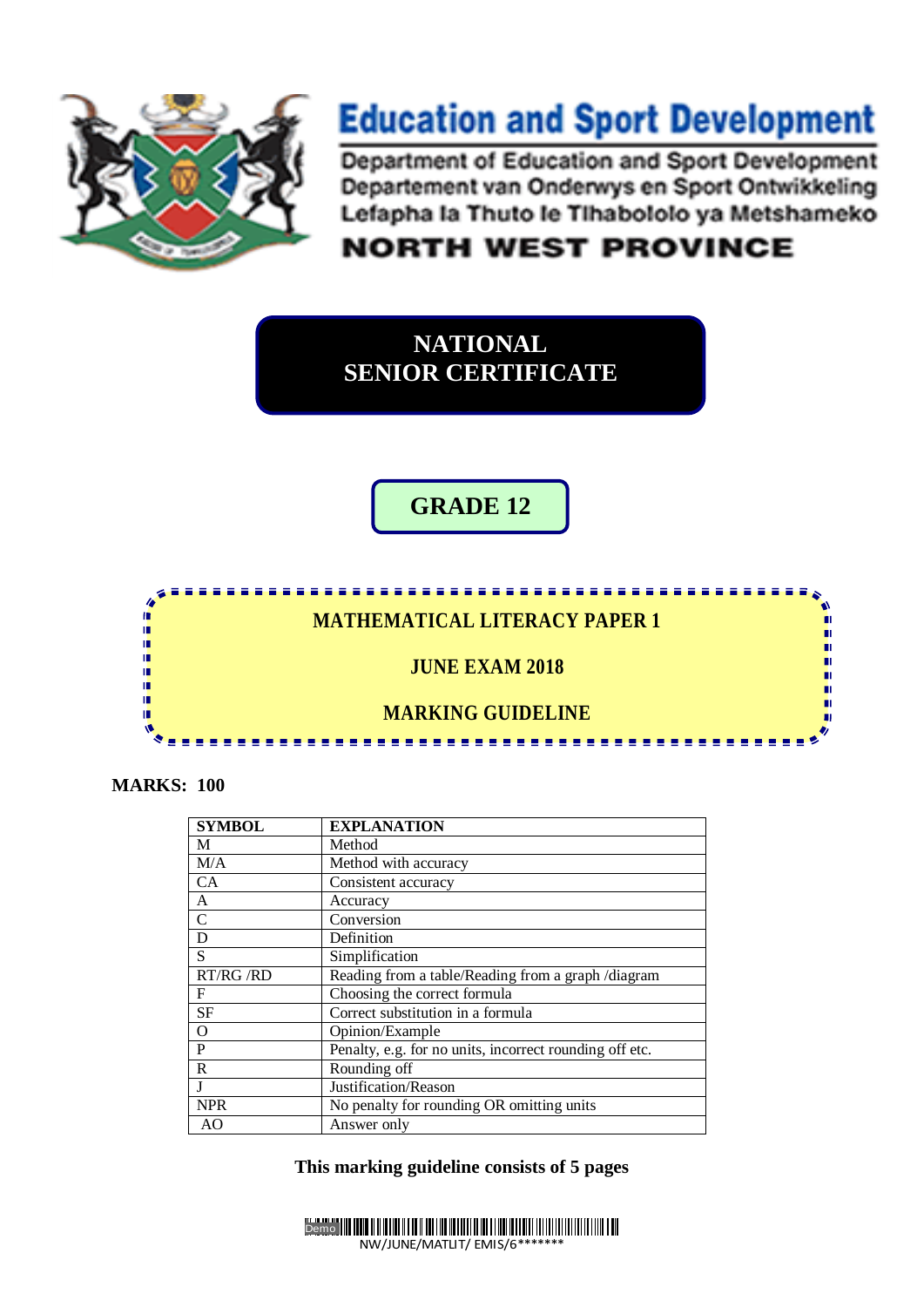| <b>QUESTION 1 [23] ANSWER ONLY FULL MARKS</b> |                                                                                       |                                 |                  |
|-----------------------------------------------|---------------------------------------------------------------------------------------|---------------------------------|------------------|
| Ques                                          | <b>Solution</b>                                                                       | <b>Explanation</b>              | <b>Level</b>     |
| 1.1.1                                         | Bracket 1 OR R0 - R189 880,00 OR                                                      |                                 |                  |
|                                               | 18% of taxable income $\checkmark\checkmark$                                          | 2A answer<br>(2)                | $\mathbf{1}$     |
| 1.1.2                                         | Annual tax = $\frac{18}{100} \times 185\,000 \checkmark$                              | 1M                              |                  |
|                                               |                                                                                       | multiplication                  | $\mathbf{1}$     |
|                                               |                                                                                       |                                 |                  |
|                                               | $=$ R33 300,00 $\checkmark$                                                           | 1A answer<br>(2)                |                  |
| 1.1.3                                         | Monthly $\tan x = \frac{33300}{100}$ $\checkmark$                                     | 1M division                     |                  |
|                                               | $= R 2 775,00 \checkmark$                                                             |                                 |                  |
|                                               |                                                                                       | 1A answer<br>(2)                | $\mathbf{1}$     |
| 1.2.1                                         | 15; 19; 23; 25; 28; 29; 30; 34; 35; 36; 36; 36; 40; 42; 47 √ ✓                        | (2)<br>2A answer                | $\mathbf{1}$     |
| 1.2.2                                         | Minimum = $15\checkmark$<br>Maximum = $47\checkmark$                                  | 1A minimum                      | $\mathbf{1}$     |
| 1.2.3                                         | $\overline{\text{Mode}} = 36 \checkmark$                                              | $1A$ maximum $(2)$<br>2A answer | $\overline{2}$   |
| 1.3.1                                         | One unit on the map represents 500 units on the ground $\checkmark\checkmark$         | (2)<br>(2)<br>2A answer         | 1                |
| 1.3.2                                         | $5.2 \text{ cm} = 52 \text{ mm}$                                                      | 1C conversion                   |                  |
|                                               |                                                                                       | 1M adding                       |                  |
|                                               | Perimeter = 40 mm + 55,3 mm + 37 mm + 52 mm $\checkmark$                              | correct values                  | 1                |
|                                               | $= 184.3$ mm $\checkmark$                                                             | 1A answer<br>(3)                |                  |
| 1.4.1                                         | Northern Cape $\checkmark\checkmark$                                                  | 2A answer<br>(2)                | $\mathbf{1}$     |
| 1.4.2                                         | Total Area = $169\,580 + 129\,480 + 17\,010 + 92\,100 + 123\,910$                     |                                 |                  |
|                                               | $+ 79490 + 361830 + 116320 + 129370$                                                  | 1M addition                     | $\mathbf{1}$     |
|                                               | $= 1219090 \text{ km}^2$ $\checkmark$                                                 | 1A answer<br>(2)                |                  |
| 1.4.3                                         | Total area of Gauteng = $17010 \times 1000000$                                        | 1C conversion                   |                  |
|                                               | $= 17010000000 \text{ m}^2$ $\checkmark$                                              | 1A answer<br>(2)                | 1                |
|                                               |                                                                                       |                                 | $[23]$           |
|                                               | <b>QUESTION 2 [20]</b>                                                                |                                 |                  |
| 2.1.1                                         | Pension fund = $\frac{6,43}{100} \times 35\,000\checkmark$                            | 1M method                       |                  |
|                                               |                                                                                       |                                 |                  |
|                                               |                                                                                       |                                 | $\boldsymbol{2}$ |
|                                               | $= R 2 250,50 \checkmark$                                                             | (2)<br>1A answer                |                  |
| 2.1.2                                         | Net pay = R40 $000\check{v}$ – 12 902,50 $\check{v}$                                  | 1A for R40 000                  |                  |
|                                               | $=$ R27 097,50 $\checkmark$                                                           | 1M subtraction                  | $\mathbf{1}$     |
|                                               |                                                                                       | 1A answer<br>(3)                |                  |
| 2.1.3(a)                                      | Unemployment Insurance Fund $\checkmark\checkmark$                                    | (2)<br>2A answer                | $\mathbf{1}$     |
| 2.1.3                                         | $UIF = \frac{1}{100} \times 40\,000 \checkmark$                                       | 1M method                       |                  |
| (b)                                           |                                                                                       |                                 | $\overline{2}$   |
|                                               | $= R 400,00 \checkmark$                                                               | 1 A answer                      |                  |
|                                               |                                                                                       |                                 |                  |
|                                               | <b>OR</b>                                                                             |                                 |                  |
|                                               | UIF = R12 902,50 - (R2 250,50 + R9 052 + R1 200) $\checkmark$                         |                                 |                  |
|                                               | $= R400,00 \checkmark$                                                                | (2)                             |                  |
| 2.2.1                                         | Inflation is a rise in the cost of living $\sqrt{\checkmark}$                         | 2A answer                       | $\mathbf{1}$     |
|                                               | <b>OR</b>                                                                             |                                 |                  |
|                                               | Inflation is the rising price of goods and services over time. $\checkmark\checkmark$ |                                 |                  |
|                                               | <b>OR</b>                                                                             |                                 |                  |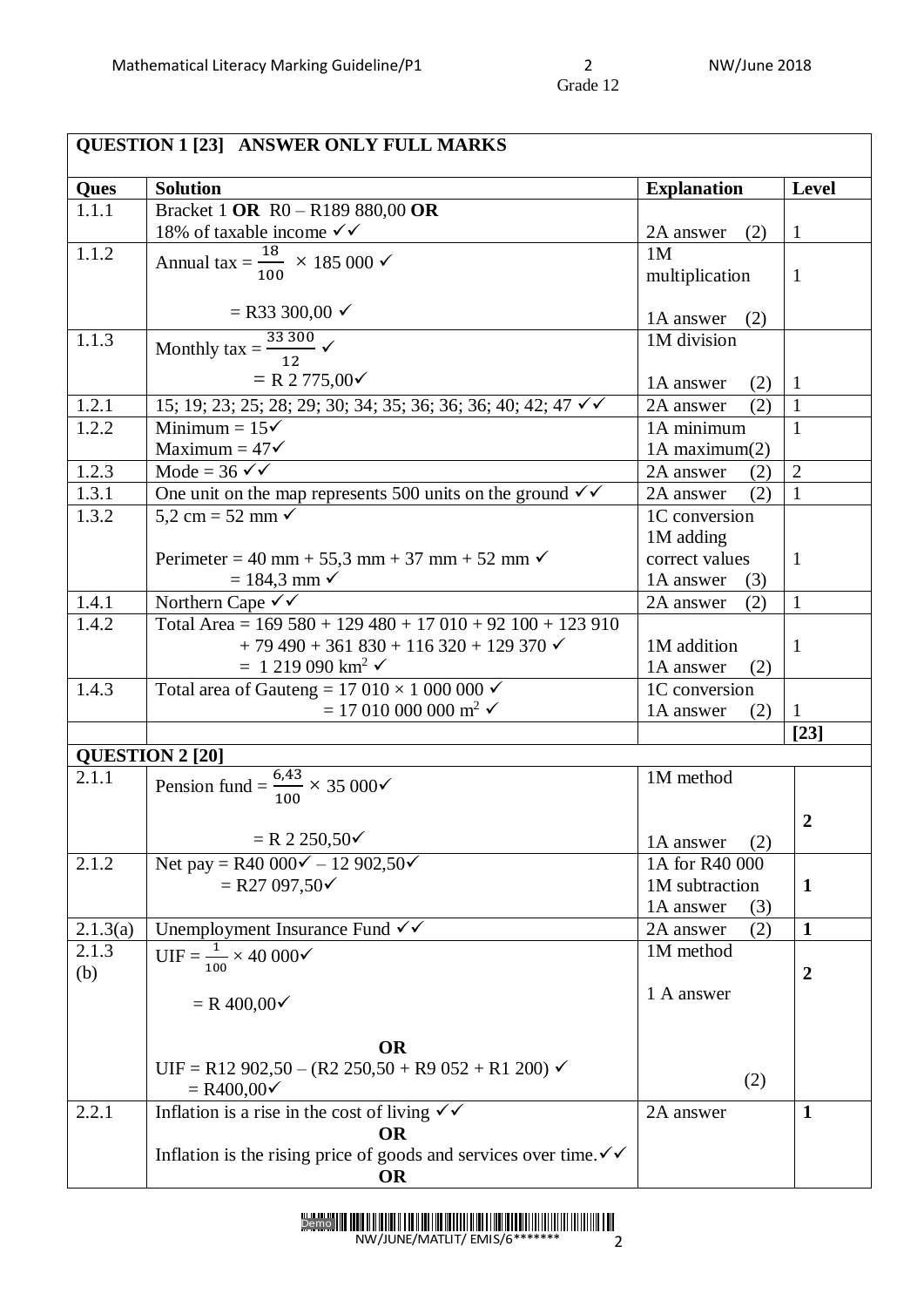|       | Inflation is the general increase in prices and fall in the                                      | (2)                                  |                                  |
|-------|--------------------------------------------------------------------------------------------------|--------------------------------------|----------------------------------|
|       | purchasing value of money. $\checkmark\checkmark$                                                |                                      |                                  |
| 2.2.2 | Percentage increase $(A) = \frac{New amount - Old amount}{1 + R}$<br>$\times$ 100%<br>old amount | 1SF substitution                     |                                  |
|       |                                                                                                  | 1 for multiplying                    | $\boldsymbol{2}$                 |
|       | $=\frac{285,84-254,08}{254,08}$ $\checkmark$ $\times$ 100 $\checkmark$                           | by 100                               |                                  |
|       | $A = 12,5\%$ $\checkmark$                                                                        | 1A answer<br>(3)                     |                                  |
| 2.2.3 | $B = 254,08 + 191,26 + 387,58 + 850 + 683,75$                                                    | 1M addition                          | $\mathbf 1$                      |
|       | $= R2 366,67$                                                                                    | 1A answer                            |                                  |
|       | <b>OR</b>                                                                                        |                                      |                                  |
|       | $B = 2698 - 331,33\checkmark$                                                                    |                                      |                                  |
|       | $= R2 366,67$                                                                                    | (2)                                  |                                  |
|       | <b>OR</b>                                                                                        |                                      |                                  |
|       | $B = \frac{2698}{114} \times 100$                                                                |                                      |                                  |
|       | $= R2 366,67$                                                                                    |                                      |                                  |
| 2.2.4 |                                                                                                  | 1M multiplication                    |                                  |
|       | $C = R683,75 \times \frac{115}{100}$                                                             |                                      | $\boldsymbol{2}$                 |
|       | $= R786,31\checkmark$                                                                            | 1A answer                            |                                  |
|       | OF                                                                                               |                                      |                                  |
|       | $C = R683,75 + R683,75 \times \frac{15}{100}$                                                    |                                      |                                  |
|       | $=$ R683,75 + R102,56                                                                            |                                      |                                  |
|       | $=$ R786,31 $\checkmark$                                                                         | (2)                                  |                                  |
| 2.2.5 | Additional Amount = $3064,43 - 2698,00\checkmark$                                                | 1M subtraction                       | $\mathbf{1}$                     |
|       | $=$ R366,43 $\checkmark$                                                                         | 1A answer<br>(2)                     |                                  |
|       | QUESTION 3 [16]                                                                                  |                                      |                                  |
| 3.1.1 | Milk for the recipe $= 200$ ml $+ 250$ ml                                                        |                                      |                                  |
|       | $= 450$ ml $\checkmark$                                                                          | 1A milk needed                       |                                  |
|       | Ratio of cooking oil: Ratio of milk                                                              | 1A ratio                             |                                  |
|       | $80:450 \checkmark$                                                                              | 1S Simplification                    |                                  |
|       | $8:45 \checkmark$                                                                                | (3)                                  |                                  |
| 3.1.2 | Milk needed for 30 people = $(200 \text{ ml} + 250 \text{ ml}) \times 3\checkmark$               | 1 for multiplying                    |                                  |
|       | $= 1350$ ml $\checkmark$ ÷ 1 000 $\checkmark$                                                    | by <sub>3</sub>                      | $\boldsymbol{2}$                 |
|       | $= 1,35$ litres $\checkmark$                                                                     | 1 for 1 350ml                        |                                  |
|       |                                                                                                  | 1 for division                       |                                  |
|       |                                                                                                  | 1CA answer<br>(4)                    |                                  |
| 3.1.3 | ${}^{\circ}$ F = (1,8 × 180) + 32 $\checkmark$<br>$= 356$ °F $\checkmark$                        | 1SF substitution                     |                                  |
| 3.1.4 | Time to take the pudding out = $11:20 \checkmark$                                                | 1A answer<br>(2)<br>(2)<br>2A answer | $\boldsymbol{2}$<br>$\mathbf{1}$ |
| 3.2.1 | Radius = 25 cm $\div$ 2 = 12,5 cm $\checkmark$                                                   | 1 for radius                         |                                  |
|       |                                                                                                  |                                      | $\overline{2}$                   |
|       | Volume = 3,142 × (12,5 cm) <sup>2</sup> × 10 cm $\checkmark$                                     | 1SF substitution                     |                                  |
|       | $= 4909,38 \text{ cm}^3$                                                                         | 1A answer<br>(3)                     |                                  |
|       |                                                                                                  | <b>NPR</b>                           |                                  |
| 3.2.2 | Volume of Pudding = $\frac{89}{100} \times 4909,38$                                              | 1M method                            |                                  |
|       |                                                                                                  |                                      |                                  |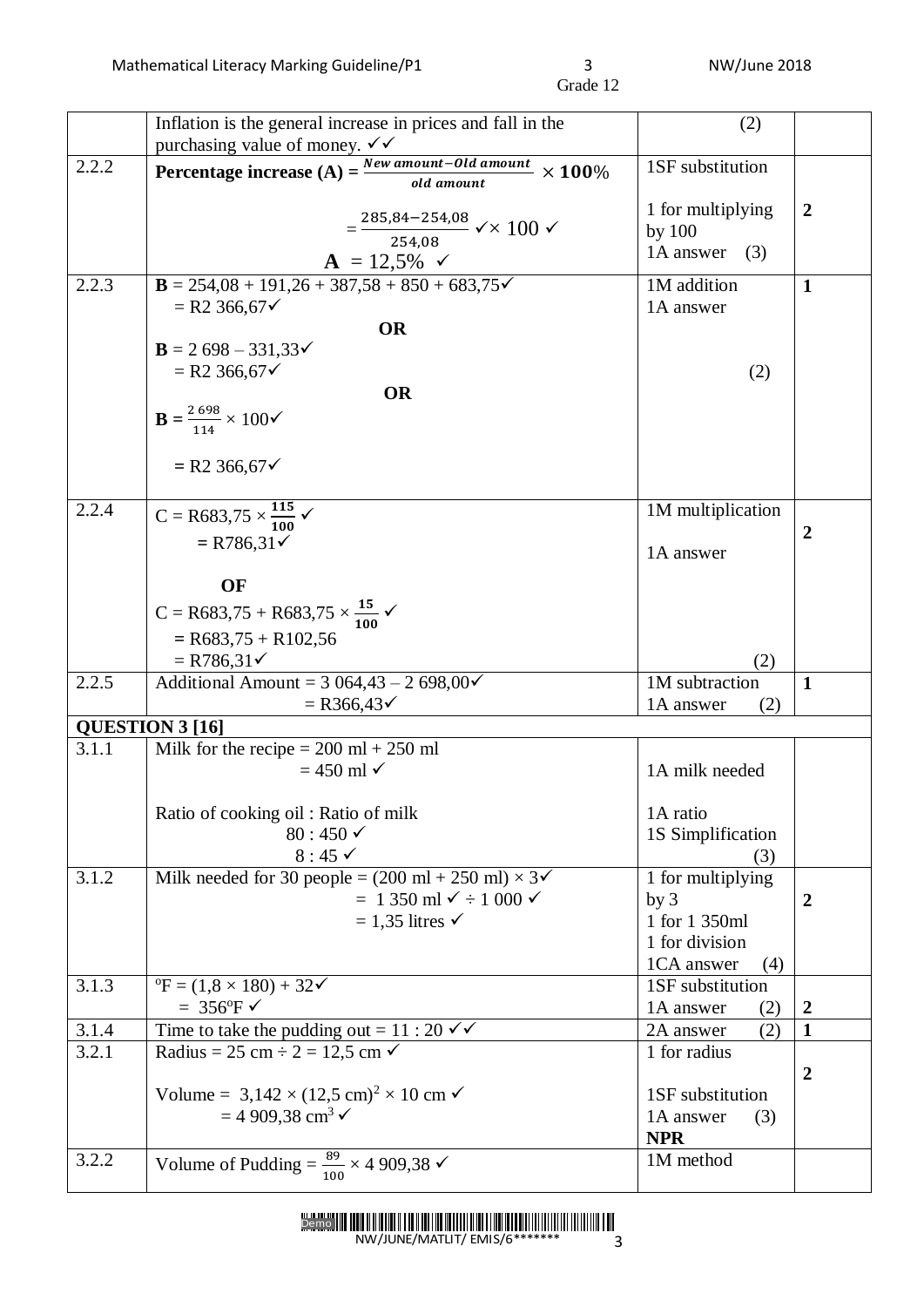|       | $= 4369,35$ cm <sup>3</sup> $\checkmark$                                                                                                            | 1 CA answer $(2)$                                                               | $\overline{2}$   |
|-------|-----------------------------------------------------------------------------------------------------------------------------------------------------|---------------------------------------------------------------------------------|------------------|
|       | <b>QUESTION 4 [10]</b>                                                                                                                              |                                                                                 |                  |
| 4.1   | It means that 25% of the babies weigh more than this baby and<br>75% weigh less. $\checkmark\checkmark$                                             | 2 O explanation<br>(2)                                                          | $\mathbf{1}$     |
| 4.2   | 14 kg $\sqrt{v}$                                                                                                                                    | 2 <sub>RG</sub><br>(2)                                                          | $\mathbf{1}$     |
| 4.3.1 | $3rd$ percentile $\checkmark$                                                                                                                       | 2 <sub>RG</sub><br>(2)                                                          | $\mathbf{1}$     |
| 4.3.2 | 60 cm = $0,6$ m $\checkmark$                                                                                                                        | 1 C conversion                                                                  |                  |
|       | $\text{BMI} = \frac{8kg}{(0.6m)^2} \checkmark$                                                                                                      | 1SF substitution<br>1 CA answer                                                 | 2                |
|       | $= 22.22 \times \text{kg/m}^2$                                                                                                                      | 1A unit<br>(4)<br><b>NPR</b>                                                    |                  |
|       | <b>QUESTION 5 [31]</b>                                                                                                                              |                                                                                 |                  |
| 5.1.1 | N1, N4, N12 and N14 $\checkmark\checkmark$<br>Any two                                                                                               | 2A answer<br>(2)                                                                | $\mathbf{1}$     |
| 5.1.2 | SchwetzerReneka, Delareyville, Coligny, Vryburg and<br>Lichtenburg $\checkmark\checkmark$                                                           | 2A answer                                                                       | $\mathbf{1}$     |
|       | Any two                                                                                                                                             | (2)                                                                             |                  |
| 5.1.3 | South $\sqrt{\sqrt{ }}$                                                                                                                             | 2A answer<br>(2)                                                                | $\mathbf{1}$     |
| 5.1.4 | 2 cm: 80 km<br>2:8000000<br>$1 \checkmark$ : 4 000 000 $\checkmark$                                                                                 | 2A ratio<br>(2)<br>Allow 21 and 22                                              | $\mathbf 1$      |
| 5.1.5 | Distance on the map = $6,1$ cm $\checkmark$                                                                                                         | 1 for measurement                                                               |                  |
|       | Actual distance = $\frac{6.1 \times 4\,000\,000}{1}$ $\checkmark$<br>$=\frac{24\,400\,000}{100\,000}$ $\checkmark$                                  | 1M method<br>1C conversion                                                      | $\overline{2}$   |
|       | $= 244$ km $\checkmark$                                                                                                                             | 1A answer<br>(4)                                                                |                  |
| 5.1.6 | 255 km<br>$Time =$<br>$100 \ km/h$                                                                                                                  | 1SF substitution                                                                |                  |
|       | $= 2,55$ hours $\checkmark$<br>$\approx$ 2 hours 33 minutes $\checkmark$                                                                            | 1A answer                                                                       | $\boldsymbol{2}$ |
| 5.2.1 | One window $\checkmark\checkmark$                                                                                                                   | 1C conversion (3)<br>2A answer<br>(2)                                           | $\overline{2}$   |
| 5.2.2 | $4,5$ cm : 1,8 m                                                                                                                                    | 1C conversion                                                                   |                  |
|       | $4.5:180\check{ }$<br>$1:40 \checkmark$                                                                                                             | 2S simplification<br>(3)                                                        |                  |
| 5.2.3 | Width on the plan = 2,1 cm $\checkmark$<br>Actual width = 2,1 cm $\times$ 40 $\checkmark$<br>$= 84$ cm $\div 100 \checkmark$<br>$= 0, 84 \text{ m}$ | 1 for measurement<br>1M multiplying<br>by 36<br>1M division<br>1A answer<br>(4) | $\boldsymbol{2}$ |
| 5.2.4 | Area = 1,8 m $\times$ 0,84 m $\checkmark$<br>$= 1,512 \text{ m}^2\checkmark$                                                                        | 1SF substitution<br>1 A answer                                                  |                  |